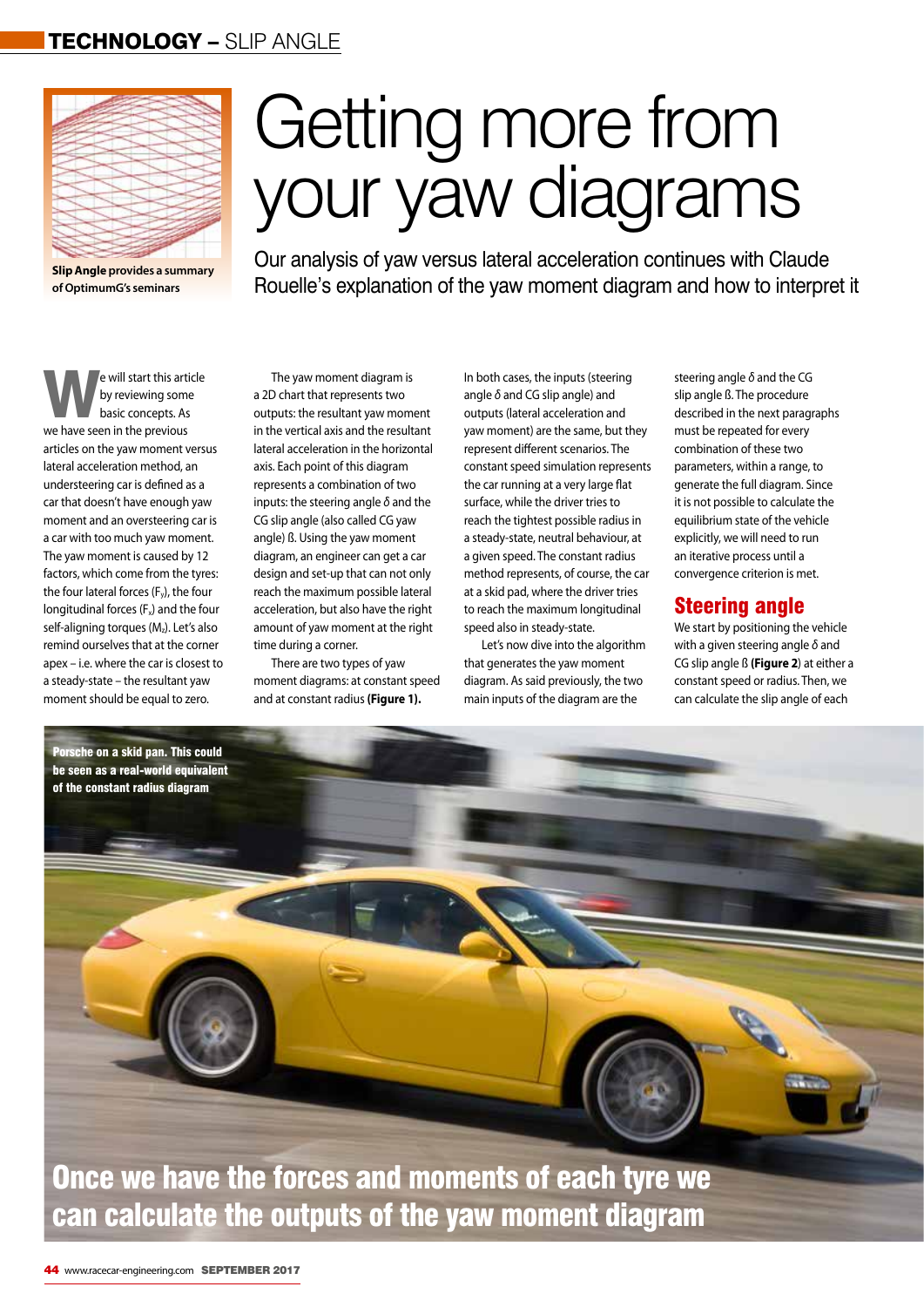



tyre, providing we have some basic information about the car, such as the steering ratio, the Ackermann geometry and the toe angles of each wheel. The formulae for calculating slip angles are shown in **Figure 3**. Note that, at this stage, we assume that the vehicle has zero yaw velocity (r), which will be included in the next iterations. Basically, there are three causes for tyre slip angle: steering input (or toe angle) *δ*, CG slip angle ß and yaw velocity r. With these three pieces of information, we can calculate the longitudinal and lateral speeds at each contact patch and obtain the slip angle.

Each tyre slip angle comes this way **(Figure 3)**:  $\alpha$ LF =  $[V_y + (r a)] / [V_x - (r T_f / 2)] - \delta$ <sub>LF</sub> (9)  $\alpha$ RF = [V<sub>y</sub> + (r a)] / [ V<sub>x</sub> + (r T<sub>f</sub>/2)] -*δ*RF (10)  $\alpha$ LR = [V<sub>y</sub> - (r b)] / [ V<sub>x</sub> - (r T<sub>r</sub> /2)] (11)  $\alpha$ RR = [V<sub>y</sub> - (r b)] / [ V<sub>x</sub> + (r T<sub>r</sub> /2)] (12)

This is where  $V_x$  and  $V_y$  are the longitudinal and lateral car CG speed,  $T_f$  and  $T_f$  are the front and rear tracks, *a* is the distance from the front axle to the CG, *b* is the distance from the CG to the rear axle, ß is the CG slip angle, *r* is the yaw velocity and  $δ$ <sub>LF</sub> and  $\delta_{LR}$  are the left front and right front steering angles. In this case the bump steer and the compliance are not being considered.

#### Black magic

Once we have the slip angles we can proceed to calculate the forces and moments of each tyre. To do so, we can use a simple 'magic formula' tyre model. The magic formula tyre



model will receive as inputs the tyre slip angle α, the vertical force Fz, the camber angle γ and the slip ratio κ (which, in this case, is zero). Some tyre models can also include effects of speed, pressure and temperature, but let's keep it simple for now. The tyre model will then return the values of lateral force (Fy), longitudinal force  $(F_x)$  and self-aligning moment  $(M_z)$ .

Now that we have the forces and moments of each tyre, we can calculate the outputs of the yaw moment diagram: the lateral acceleration and the yaw moment. However, since the resultant lateral acceleration is (most likely) different than zero, the values of vertical forces that we initially used in the tyre model for calculating the forces and moments are no longer correct. The lateral acceleration will cause a lateral load transfer, which will modify the vertical loads on each tyre. The inclination angles will also be different, as the lateral acceleration results in a roll angle. Even the resultant slip angles will change, since now we have a yaw velocity  $r = Ay/Vx$ . If we are running a constant radius simulation, the new value of longitudinal speed must also be calculated ( $V=\sqrt{(A \cap R)}$ ). Thus, we need to update all these values and

recalculate the forces and moments of the tyres. We iterate through this process until the imposed lateral acceleration matches the resultant lateral acceleration. More details on this algorithm are explained in the OptimumG seminars.

It is worth mentioning that the accuracy and usefulness of the yaw moment diagram will change depending on how complex our vehicle model is. You can, for example, consider effects such as suspension kinematics (bump steer, camber change, etc.), compliance, changes in aerodynamic forces with ride heights, chassis stiffness,